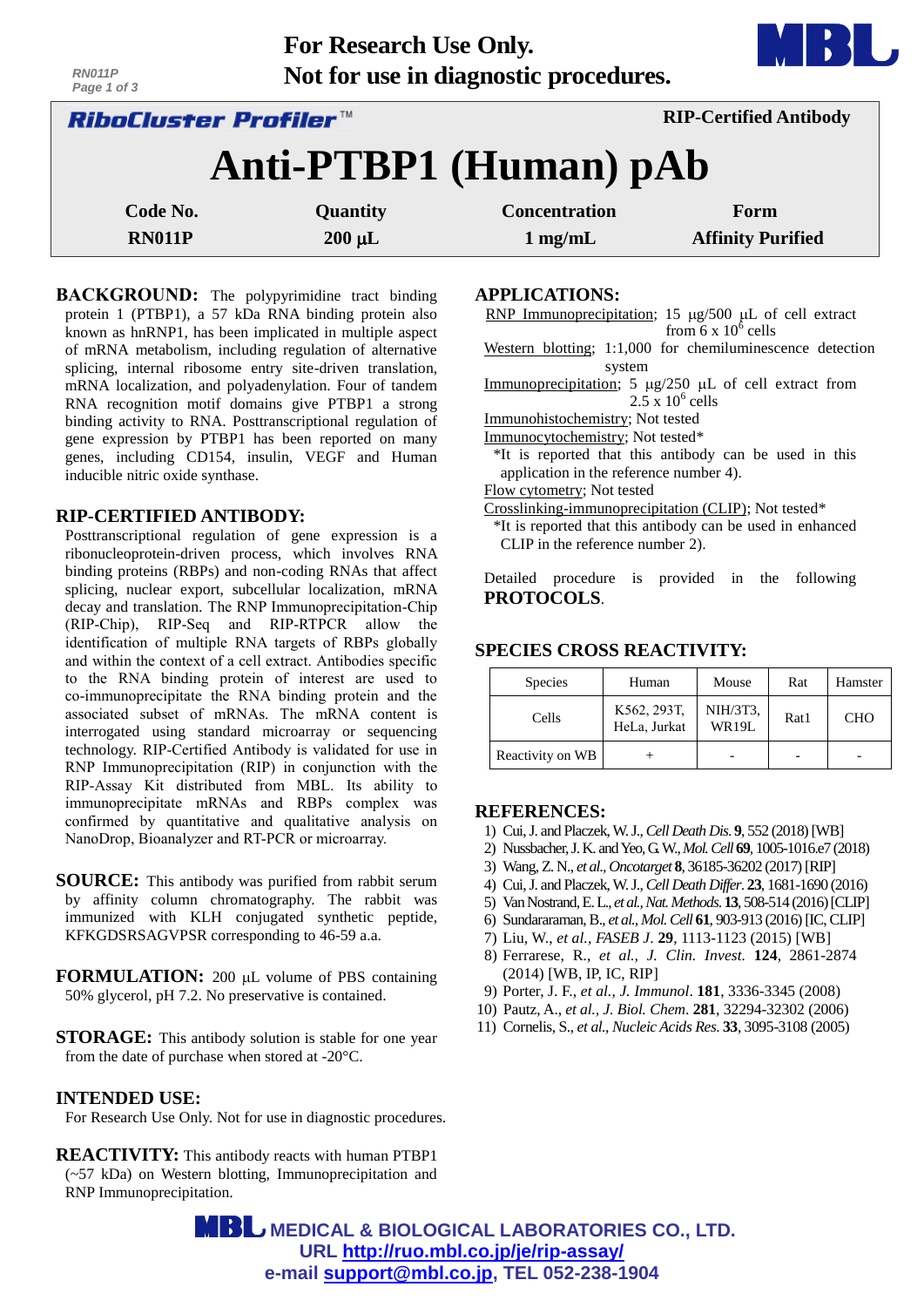

Analysis of isolated RNA with Bioanalyzer.

| Average of the RNA Quantity $(n=2)$ |            |  |
|-------------------------------------|------------|--|
| Antibody                            | $RNA$ (ng) |  |
| Normal Rabbit IgG                   | 51.0       |  |
| anti-PTBP1                          | 678.0      |  |
| <b>Total RNA</b>                    | 84570.0    |  |

### **PROTOCOLS: RNP Immunoprecipitation**

Some buffer and reagents are included in the RIP-Assay Kit (MBL; code no. RN1001). Please also refer to the protocol packaged in the RIP-Assay Kit.

[Material Preparation]

1. Lysis Buffer (+)

Before using the Lysis Buffer, protease inhibitors, RNase inhibitors, and DTT are added to the Lysis Buffer at the appropriate concentration.

2. Wash Buffer (+)

Before using the Wash Buffer, DTT is added to the Wash Buffer at the appropriate concentration.

## **Protocol**

- 1) Wash 6 x  $10^6$  cells 2 times with PBS and resuspend them with 500  $\mu$ L of ice-cold Lysis Buffer (+) containing appropriate protease inhibitors, RNase inhibitors, and DTT. Vortex for 10 seconds. Leave on ice for 10 minutes.
- 2) Centrifuge the tube at 12,000 x g for 5 minutes at 4°C and transfer the supernatant to another tube.
- 3) Add 25  $\mu$ L of 50% protein A agarose beads slurry resuspended in Lysis Buffer (+) into the supernatant. Incubate it at 4°C with rotating for 1 hour.
- 4) Centrifuge the tube at 2,000 x g for 1 minute at 4°C and transfer the supernatant to another tube (precleared sample).
- 5) Mix both 25  $\mu$ L of 50% protein A agarose beads slurry resuspended in nuclease-free PBS and Normal Rabbit IgG (RIP-Assay Kit) or Anti-PTBP1 (Human) pAb (RN011P) at the amount of suggested in the **APPLICATIONS,** and then add 1 mL of Wash buffer (+) into each tube. Incubate with gentle agitation for 1 hour at 4°C.
- 6) Wash the beads once with ice-cold Lysis Buffer (+) (centrifuge the tube at 2,000 x g for 1 minute). Carefully discard the supernatant using a pipettor without disturbing the beads.
- 7) Add 500  $\mu$ L of cell lysate (precleared sample of step 4), then incubate with gentle agitation for 3 hours at 4°C.
- 8) Centrifuge the tube at 2,000 x g for 1 minute and discard the supernatant.
- 9) Resuspend the agarose with cold Lysis buffer.
- 10) Centrifuge the tube at 2,000 x g for 1 minute and discard the supernatant.
- 11) Repeat steps 8)-10) 4 times.
- 12) Add 400 µL of Master mix solution (Solution I: Solution  $II = 10$  uL: 390 uL). Vortex for 10 seconds.
- 13) Add 250 µL of Solution III. Vortex for 10 seconds.
- 14) Centrifuge the tube at 2,000 x g for 2 minutes.
- 15) Transfer the supernatant to the tube containing  $2 \mu L$  of Solution IV.
- 16) Add 600  $\mu$ L of ice-cold 2-propanol and place at -20 $\degree$ C for 20 minutes. Centrifuge the tube at 12,000 x g for 10 minutes.
- 17) Wash the pellet 2 times with 500  $\mu$ L of ice-cold 70% Ethanol and dry up the pellet for 5-15 minutes.
- 18) Dissolve the pellets in nuclease-free water.
- 19) RNA was quantified with NanoDrop (Thermo Fisher Scientific Inc.) and the RNA quality was analyzed with Bioanalyzer (Agilent Technologies, Inc.).

(Positive control for RNP Immunoprecipitation; Jurkat)



# *Western blot analysis of PTBP1 expression in K562 (1), 293T (2), HeLa (3) and Jurkat (4) using RN011P.*

# **SDS-PAGE & Western Blotting**

- 1) Wash 1 x  $10^7$  cells 3 times with PBS and suspend them in 1 mL of Laemmli's sample buffer.
- 2) Boil the samples for 2 minutes and centrifuge. Load  $10 \mu L$ of the sample per lane in a 1 mm thick SDS-polyacrylamide gel for electrophoresis.